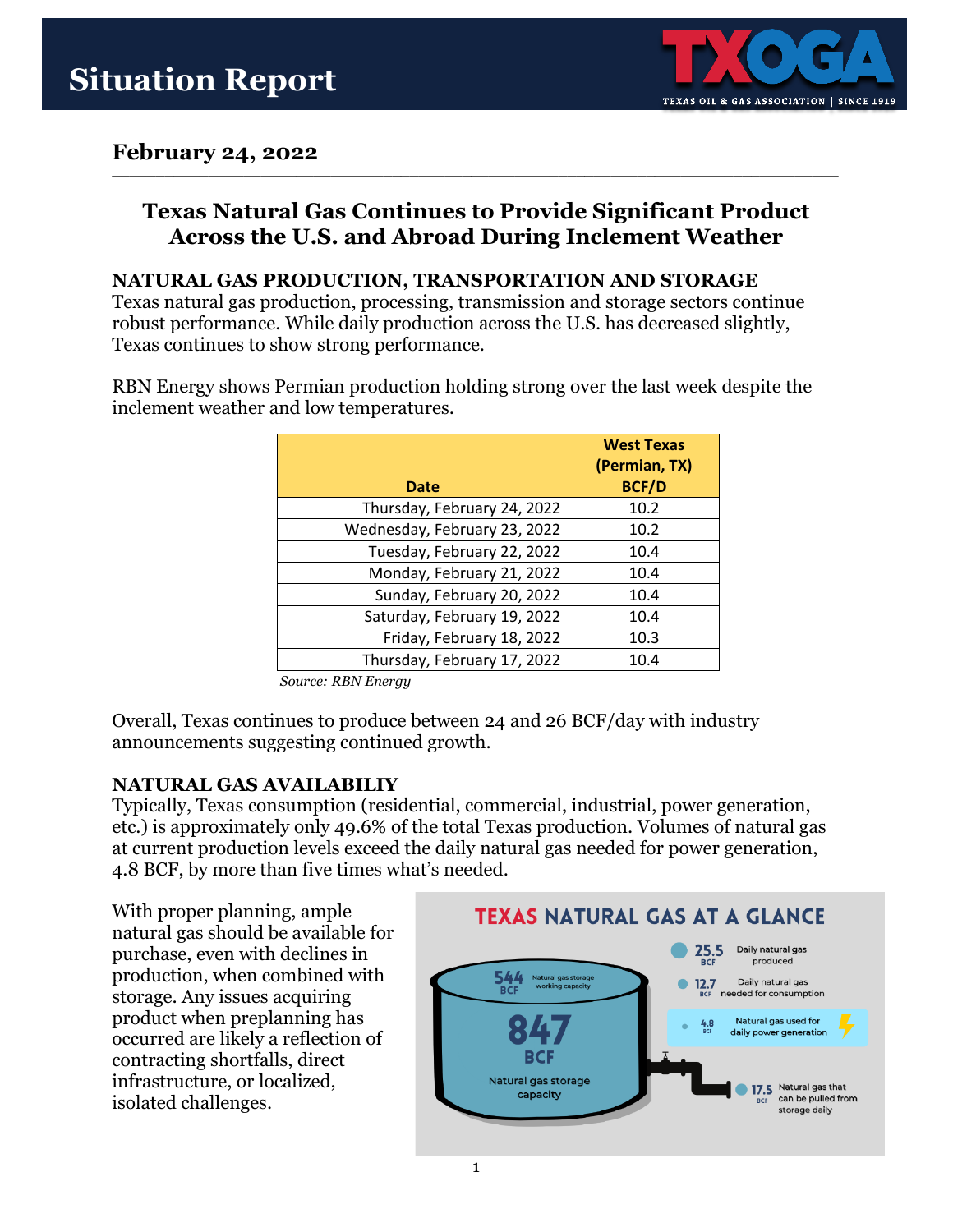

## **February 24, 2022**

#### **WEATHER PREPARATION**

In anticipation of the winter weather, Governor Greg Abbott on Tuesday, February 22, ordered the Texas Division of Emergency Management (TDEM) to increase the readiness of the State Emergency Operations Center (SOC) to Level II: Escalated Response for Winter Weather ahead of wintry conditions expected to impact portions of Texas, with the greatest impacts Wednesday through the weekend.

**\_\_\_\_\_\_\_\_\_\_\_\_\_\_\_\_\_\_\_\_\_\_\_\_\_\_\_\_\_\_\_\_\_\_\_\_\_\_\_\_\_\_\_\_\_\_\_\_\_\_\_\_\_\_\_\_\_\_\_\_\_\_\_\_\_\_\_\_\_\_\_\_\_\_\_\_\_\_\_\_\_\_\_**

Representatives from key state agencies belonging to the Emergency Management Council reported to the SOC beginning Wednesday, February 23 at 7:00 AM CT to assist in the state's winter weather response.

Light snow was experienced in the Panhandle and portions of West Texas Tuesday night into Thursday morning. Wintry mix was present in some areas of North and Central Texas beginning Wednesday and are expected to last through Friday. Additionally, extremely cold wind chill is forecast nearly statewide and should continue through Saturday morning.

Read the full press release [here.](https://gov.texas.gov/news/category/press-release)

#### **INDUSTRY ACTIONS**

Industry continues to participate daily with the state and multi-industry emergency response teams to ensure communication is prioritized during weather challenges.

[Read here how the Texas oil and natural gas industry prepares for winter weather events](https://www.txoga.org/winter-ready/)

#### **GRID RELIABILITY**

ERCOT indicates the peak demand will be at 8:00 AM on Friday, February 25th. Operations are reported to be normal with adequate capacity.



*Source: ERCOT*